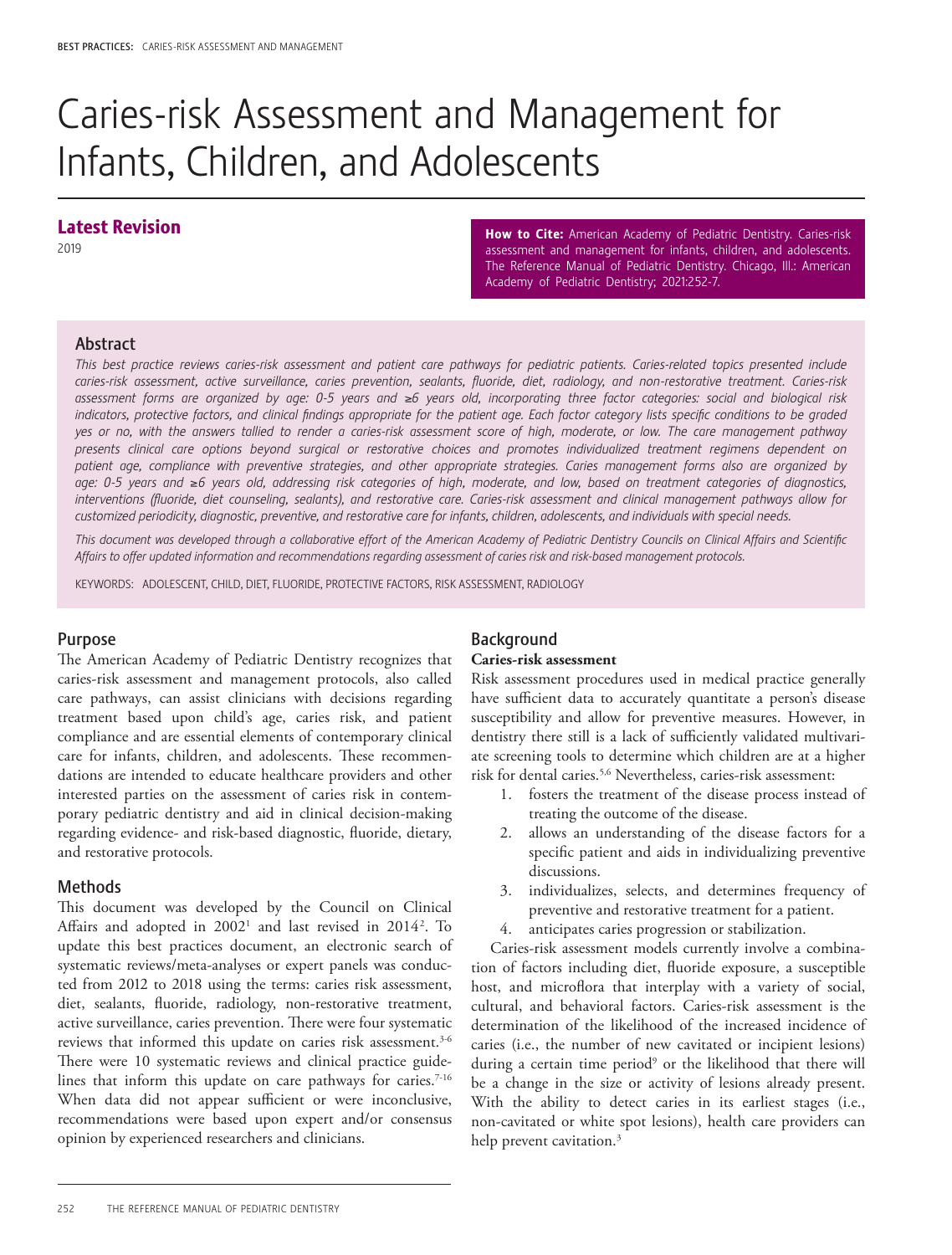Caries risk indicators are variables that are thought to cause the disease directly (e.g., microflora) or have been shown useful in predicting it (e.g., life-time poverty, low health literacy) and include those variables that may be considered protective factors. The most commonly used caries risk indicators include presence of caries lesions, low salivary flow, visible plaque on teeth, high frequency sugar consumption, presence of appliance in the mouth, health challenges, sociodemographic factors, access to care, and cariogenic microflora.<sup>3</sup> Protective factors in caries risk include a child's receiving optimally-fluoridated water, having teeth brushed daily with fluoridated toothpaste, receiving topical fluoride from a health professional, and having regular dental care.<sup>3</sup>

Some issues with the current risk indicators include past caries experience is not particularly useful in young children and activity of lesions may be more important than number of lesions. Low salivary flow is difficult to measure and may not be relevant in young children.<sup>17</sup> Frequent sugar consumption is hard to quantitate. Socio-demographic factors are just a proxy for various exposures/behaviors which may affect caries risk. Predictive ability of various risk factors across the life span and how risk changes with age have not been determined.<sup>3</sup>

Furthermore, genome-level risk factors may account for substantial variations in caries risk.<sup>3</sup>

Risk assessment tools can aid in the identification of reliable predictors and allow dental practitioners, physicians, and other non-dental health care providers to become more actively involved in identifying and referring high-risk children. Tables 1 and 2 incorporate available evidence into practical tools to assist dental practitioners, physicians, and other non-dental health care providers in assessing levels of risk for caries development in infants, children, and adolescents. As new evidence emergences, these tools can be refined to provide greater predictably of caries in children prior to disease initiation. Furthermore, the evolution of caries-risk assessment tools and care pathways can assist in providing evidence for and justifying periodicity of services, modification of third-party involvement in the delivery of dental services, and quality of care with outcomes assessment to address limited resources and work-force issues.

#### **Care pathways for caries management**

Care pathways are documents designed to assist in clinical decision-making; they provide criteria regarding diagnosis and

| <b>Factors</b>                                                                                                                                                                                                                                                                                                                                                                                                                                                                                              | <b>High risk</b>         | Moderate risk | Low risk |
|-------------------------------------------------------------------------------------------------------------------------------------------------------------------------------------------------------------------------------------------------------------------------------------------------------------------------------------------------------------------------------------------------------------------------------------------------------------------------------------------------------------|--------------------------|---------------|----------|
| Risk factors, social/biological                                                                                                                                                                                                                                                                                                                                                                                                                                                                             |                          |               |          |
| Mother/primary caregiver has active dental caries<br>Parent/caregiver has life-time of poverty, low health literacy                                                                                                                                                                                                                                                                                                                                                                                         | <b>Yes</b><br><b>Yes</b> |               |          |
| Child has frequent exposure (>3 times/day) between-meal sugar-containing<br>snacks or beverages per day                                                                                                                                                                                                                                                                                                                                                                                                     | <b>Yes</b>               |               |          |
| Child uses bottle or non-spill cup containing natural or added sugar<br>frequently, between meals and/or at bedtime                                                                                                                                                                                                                                                                                                                                                                                         | Yes                      |               |          |
| Child is a recent immigrant                                                                                                                                                                                                                                                                                                                                                                                                                                                                                 |                          | Yes           |          |
| Child has special health care needs                                                                                                                                                                                                                                                                                                                                                                                                                                                                         |                          | <b>Yes</b>    |          |
| Protective factors                                                                                                                                                                                                                                                                                                                                                                                                                                                                                          |                          |               |          |
| Child receives optimally-fluoridated drinking water or fluoride supplements                                                                                                                                                                                                                                                                                                                                                                                                                                 |                          |               | Yes      |
| Child has teeth brushed daily with fluoridated toothpaste                                                                                                                                                                                                                                                                                                                                                                                                                                                   |                          |               | Yes      |
| Child receives topical fluoride from health professional                                                                                                                                                                                                                                                                                                                                                                                                                                                    |                          |               | Yes      |
| Child has dental home/regular dental care                                                                                                                                                                                                                                                                                                                                                                                                                                                                   |                          |               | Yes      |
| <b>Clinical</b> findings                                                                                                                                                                                                                                                                                                                                                                                                                                                                                    |                          |               |          |
| Child has non-cavitated (incipient/white spot) caries or enamel defects                                                                                                                                                                                                                                                                                                                                                                                                                                     | Yes                      |               |          |
| Child has visible cavities or fillings or missing teeth due to caries                                                                                                                                                                                                                                                                                                                                                                                                                                       | Yes                      |               |          |
| Child has visible plaque on teeth                                                                                                                                                                                                                                                                                                                                                                                                                                                                           | Yes                      |               |          |
| Circling those conditions that apply to a specific patient helps the practitioner and parent understand the factors that contribute to<br>or protect from caries. Risk assessment categorization of low, moderate, or high is based on preponderance of factors for the individual.<br>However, clinical judgment may justify the use of one factor (e.g., frequent exposure to sugar-containing snacks or beverages, more than<br>one decayed missing filled surfaces [dmfs]) in determining overall risk. |                          |               |          |

Adapted with permission from the California Dental Association, Copyright © October 2007.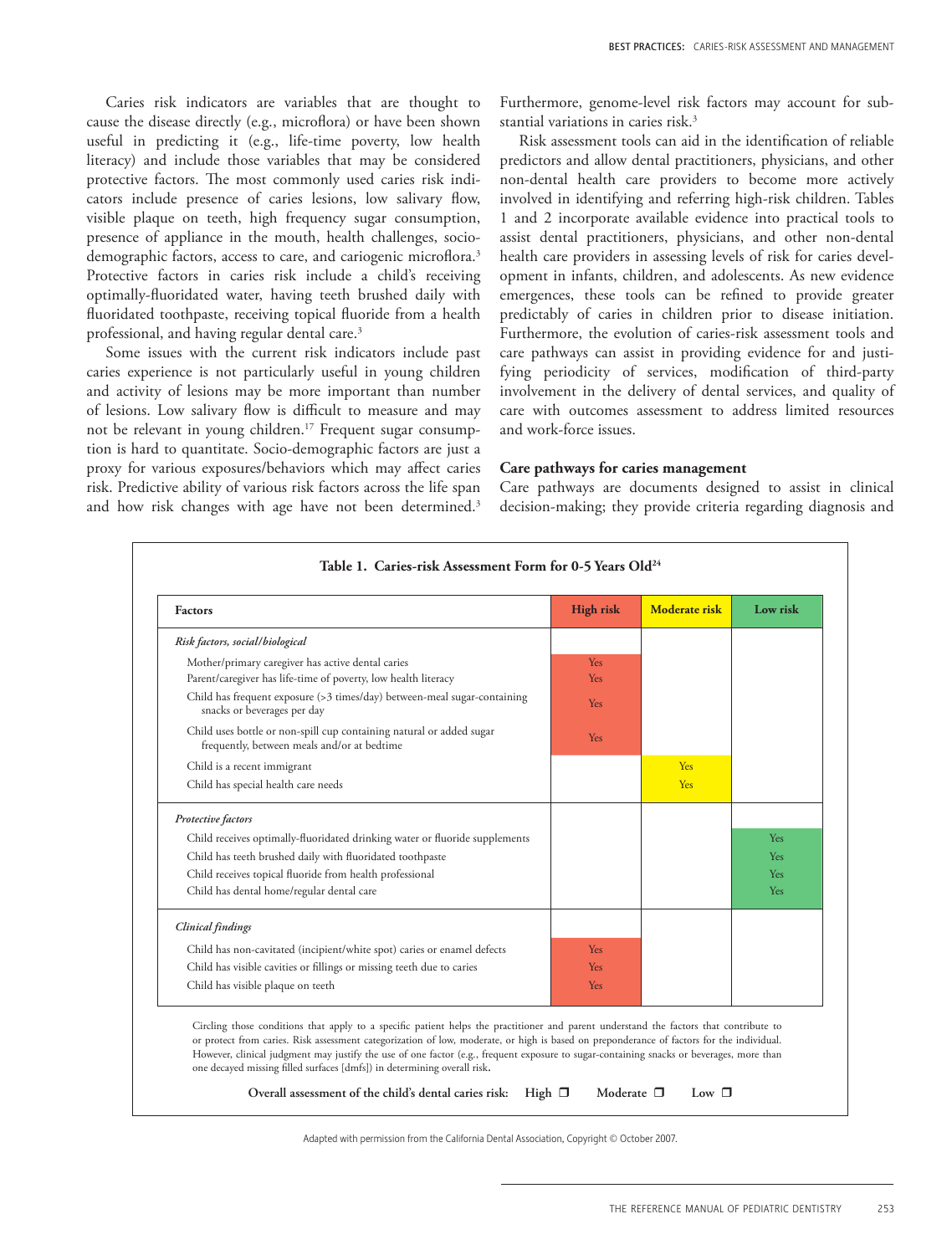| <b>Factors</b>                                                                                                                                                                                                                                                                                                                                                                                                                            | <b>High risk</b> | <b>Moderate risk</b> | Low risk   |
|-------------------------------------------------------------------------------------------------------------------------------------------------------------------------------------------------------------------------------------------------------------------------------------------------------------------------------------------------------------------------------------------------------------------------------------------|------------------|----------------------|------------|
| Risk factors, social/biological                                                                                                                                                                                                                                                                                                                                                                                                           |                  |                      |            |
| Patient has life-time of poverty, low health literacy                                                                                                                                                                                                                                                                                                                                                                                     | Yes              |                      |            |
| Patient has frequent exposure (>3 times/day) between-meal sugar-containing<br>snacks or beverages per day                                                                                                                                                                                                                                                                                                                                 | Yes              |                      |            |
| Child is a recent immigrant                                                                                                                                                                                                                                                                                                                                                                                                               |                  | Yes                  |            |
| Patient has special health care needs                                                                                                                                                                                                                                                                                                                                                                                                     |                  | Yes                  |            |
| Protective factors                                                                                                                                                                                                                                                                                                                                                                                                                        |                  |                      |            |
| Patient receives optimally-fluoridated drinking water                                                                                                                                                                                                                                                                                                                                                                                     |                  |                      | <b>Yes</b> |
| Patient brushes teeth daily with fluoridated toothpaste                                                                                                                                                                                                                                                                                                                                                                                   |                  |                      | <b>Yes</b> |
| Patient receives topical fluoride from health professional                                                                                                                                                                                                                                                                                                                                                                                |                  |                      | <b>Yes</b> |
| Patient has dental home/regular dental care                                                                                                                                                                                                                                                                                                                                                                                               |                  |                      | Yes        |
| <b>Clinical</b> findings                                                                                                                                                                                                                                                                                                                                                                                                                  |                  |                      |            |
| Patient has ≥1 interproximal caries lesions                                                                                                                                                                                                                                                                                                                                                                                               | <b>Yes</b>       |                      |            |
| Patient has active non-cavitated (white spot) caries lesions or enamel defects                                                                                                                                                                                                                                                                                                                                                            | Yes              |                      |            |
| Patient has low salivary flow                                                                                                                                                                                                                                                                                                                                                                                                             | Yes              |                      |            |
| Patient has defective restorations                                                                                                                                                                                                                                                                                                                                                                                                        |                  | Yes                  |            |
| Patient wears an intraoral appliance                                                                                                                                                                                                                                                                                                                                                                                                      |                  | Yes                  |            |
| Circling those conditions that apply to a specific patient helps the practitioner and patient/parent understand the factors that contribute to<br>or protect from caries. Risk assessment categorization of low, moderate, or high is based on preponderance of factors for the individual.<br>However, clinical judgment may justify the use of one factor (e.g., interproximal lesions, low salivary flow) in determining overall risk. |                  |                      |            |

Adapted with permission from the California Dental Association, Copyright © October 2007.

| Table 3. Example of a Caries Management Pathways for 0-5 Years Old |                                                                              |                                                                                                                                                                                                                |                       |                 |                                                                                                                                    |
|--------------------------------------------------------------------|------------------------------------------------------------------------------|----------------------------------------------------------------------------------------------------------------------------------------------------------------------------------------------------------------|-----------------------|-----------------|------------------------------------------------------------------------------------------------------------------------------------|
|                                                                    | <b>Diagnostics</b>                                                           | <b>Interventions</b>                                                                                                                                                                                           |                       |                 |                                                                                                                                    |
| <b>Risk Category</b>                                               |                                                                              | Fluoride                                                                                                                                                                                                       | Dietary<br>Counseling | <b>Sealants</b> | <b>Restorative</b>                                                                                                                 |
| Low risk                                                           | - Recall every six to 12<br>months<br>- Radiographs every 12<br>to 24 months | - Drink optimally fluoridated<br>water<br>- Twice daily brushing with<br>fluoridated toothpaste                                                                                                                | Yes                   | Yes             | - Surveillance                                                                                                                     |
| Moderate risk                                                      | - Recall every six months<br>- Radiographs every six<br>to 12 months         | - Drink optimally fluoridated<br>water<br>- Twice daily brushing with<br>fluoridated toothpaste<br>- Fluoride supplements<br>- Professional topical treatment<br>every six months                              | Yes                   | Yes             | - Active surveillance of non-<br>cavitated (white spot)<br>caries lesions<br>- Restore of cavitated or<br>enlarging caries lesions |
| High risk                                                          | - Recall every three months<br>- Radiographs every six<br>months             | - Drink optimally fluoridated<br>water<br>- Twice daily brushing with<br>fluoridated toothpaste<br>- Professional topical treatment<br>every three months<br>- Silver diamine fluoride on<br>cavitated lesions | Yes                   | Yes             | - Active surveillance of non-<br>cavitated (white spot)<br>caries lesions<br>- Restore of cavitated or<br>enlarging caries lesions |

*Refer to notes below Table 4.*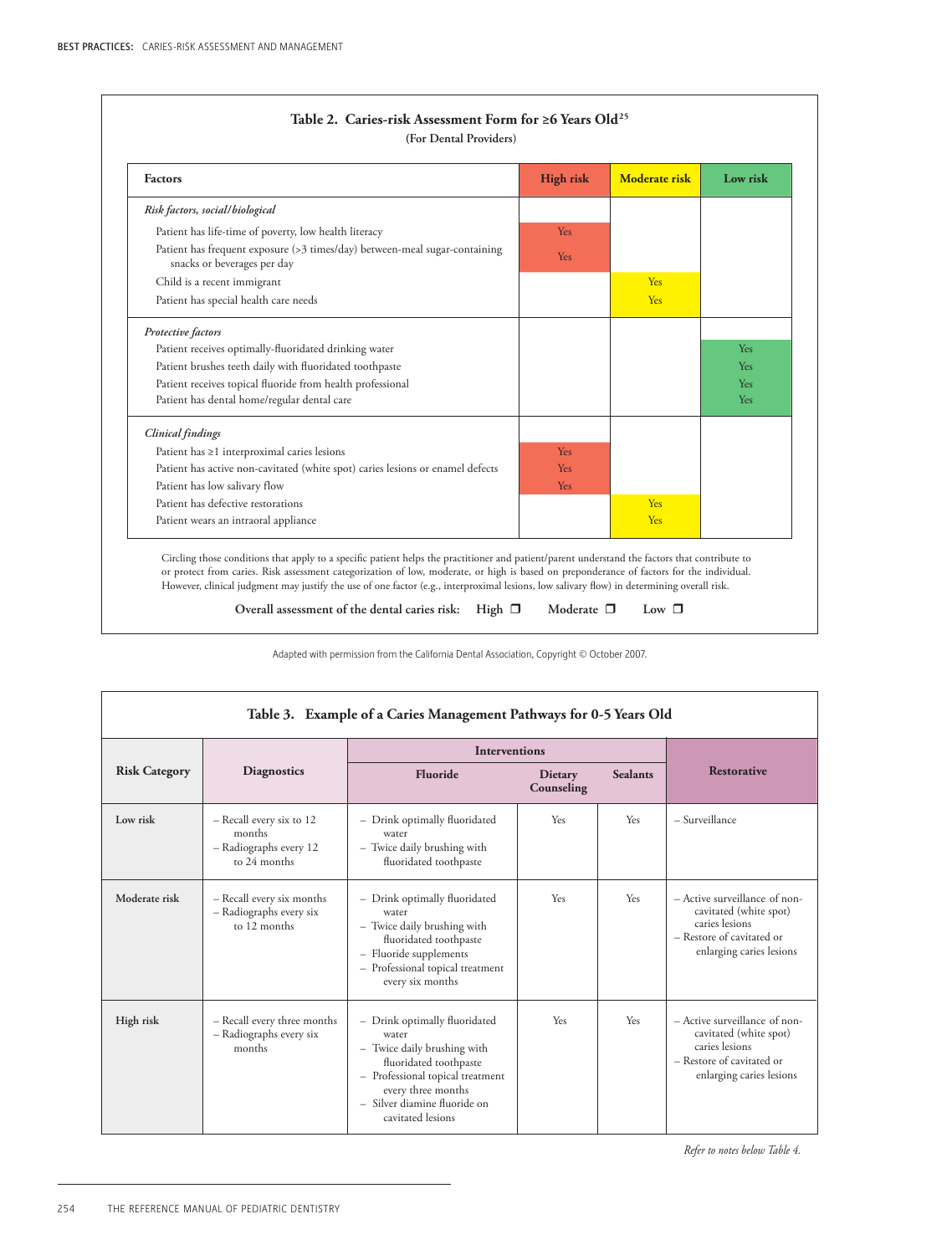treatment and lead to recommended courses of action.8 The pathways are based on evidence from current peer-reviewed literature and the considered judgment of expert panels, as well as clinical experience of practitioners. Care pathways for caries management in children aged 0-2 and 3-5 years old were first introduced in 2011.<sup>18</sup> Care pathways are updated frequently as new technologies and evidence develop.

Historically, the management of dental caries was based on the notion that it was a progressive disease that eventually destroyed the tooth unless there was surgical/restorative intervention. Decisions for intervention often were learned from unstandardized dental school instruction and then refined by clinicians over years of practice.

It is now known that surgical intervention of dental caries alone does not stop the disease process. Additionally, many lesions do not progress, and tooth restorations have a finite longevity. Therefore, modern management of dental caries should be more conservative and includes early detection of non-cavitated lesions, identification of an individual's risk for caries progression, understanding of the disease process for that individual, and active surveillance to apply preventive measures and monitor carefully for signs of arrest or progression.

Care pathways for children further refine the decisions concerning individualized treatment and treatment thresholds based on a specific patient's risk levels, age, and compliance with preventive strategies (Tables 3 and 4). Such clinical pathways yield greater probability of success, fewer complications, and more efficient use of resources than less standardized treatment.<sup>8</sup>

Content of the present caries management protocol is based on results of systematic reviews and expert panel recommendations that provide better understanding of and recommendations for diagnostic, preventive, and restorative treatments. Recommendations for the use of fluoridated toothpaste are based on the three systematic reviews,  $9,11,12$ and dietary fluoride supplements are based on the Centers for Disease Control and Prevention's fluoride guidelines;<sup>19</sup> professionally-applied and prescription strength home-use topical fluoride are based on two systematic reviews;<sup>10,12</sup> the use of silver diamine fluoride to arrest caries lesions also is

| Table 4. Example of a Caries Management Pathways for ≥6 Years Old |                                                                              |                                                                                                                                                                                                            |                              |                 |                                                                                                                                    |
|-------------------------------------------------------------------|------------------------------------------------------------------------------|------------------------------------------------------------------------------------------------------------------------------------------------------------------------------------------------------------|------------------------------|-----------------|------------------------------------------------------------------------------------------------------------------------------------|
|                                                                   |                                                                              | <b>Interventions</b>                                                                                                                                                                                       |                              |                 |                                                                                                                                    |
| <b>Risk Category</b>                                              | <b>Diagnostics</b>                                                           | Fluoride                                                                                                                                                                                                   | <b>Dietary</b><br>Counseling | <b>Sealants</b> | <b>Restorative</b>                                                                                                                 |
| Low risk                                                          | - Recall every six to 12<br>months<br>- Radiographs every 12<br>to 24 months | - Drink optimally fluoridated<br>water<br>- Twice daily brushing with<br>fluoridated toothpaste                                                                                                            | Yes                          | Yes             | - Surveillance                                                                                                                     |
| Moderate risk                                                     | - Recall every six months<br>- Radiographs every six<br>to 12 months         | - Drink optimally fluoridated<br>water<br>- Twice daily brushing with<br>fluoridated toothpaste<br>- Fluoride supplements<br>- Professional topical treatment<br>every six months                          | Yes                          | <b>Yes</b>      | - Active surveillance of non-<br>cavitated (white spot)<br>caries lesions<br>- Restore of cavitated or<br>enlarging caries lesions |
| High risk                                                         | - Recall every three months<br>- Radiographs every six<br>months             | - Drink optimally fluoridated<br>water<br>- Brushing with 0.5 percent<br>fluoride gel/paste<br>- Professional topical treatment<br>every three months<br>- Silver diamine fluoride on<br>cavitated lesions | Yes                          | Yes             | - Active surveillance of non-<br>cavitated (white spot)<br>caries lesions<br>- Restore of cavitated or<br>enlarging caries lesions |

#### **Notes for caries management pathways tables:**

Twice daily brushing: Parental supervision of a "smear" amount of fluoridated toothpaste twice daily for children under age 3, pea-size amount for children ages 3-6.

Optimize dietary fluoride levels: Ideally by consuming optimally-fluoridated water; alternatively by dietary fluoride supplements, in a non-fluoridated area, for children at high caries risk.

Surveillance and active surveillance: Periodic monitoring for signs of caries progression and active measures by parents and oral health professionals to reduce cariogenic environment and monitor possible caries progression.

Silver diamine fluoride: Use of 38 percent silver diamine fluoride to assist in arresting caries lesions. Informed consent, particularly highlighting expected staining of treated lesions.

Interim therapeutic restorations: also may be called protective restorations.<sup>20</sup>

Sealants: Although studies report unfavorable cost/benefit ratio for sealant placement in low caries risk children, expert opinion favors sealants in permanent teeth of low risk children based on possible changes in risk over time and differences in tooth anatomy. The decision to seal primary and permanent molars should account for both the individual level and tooth level risk.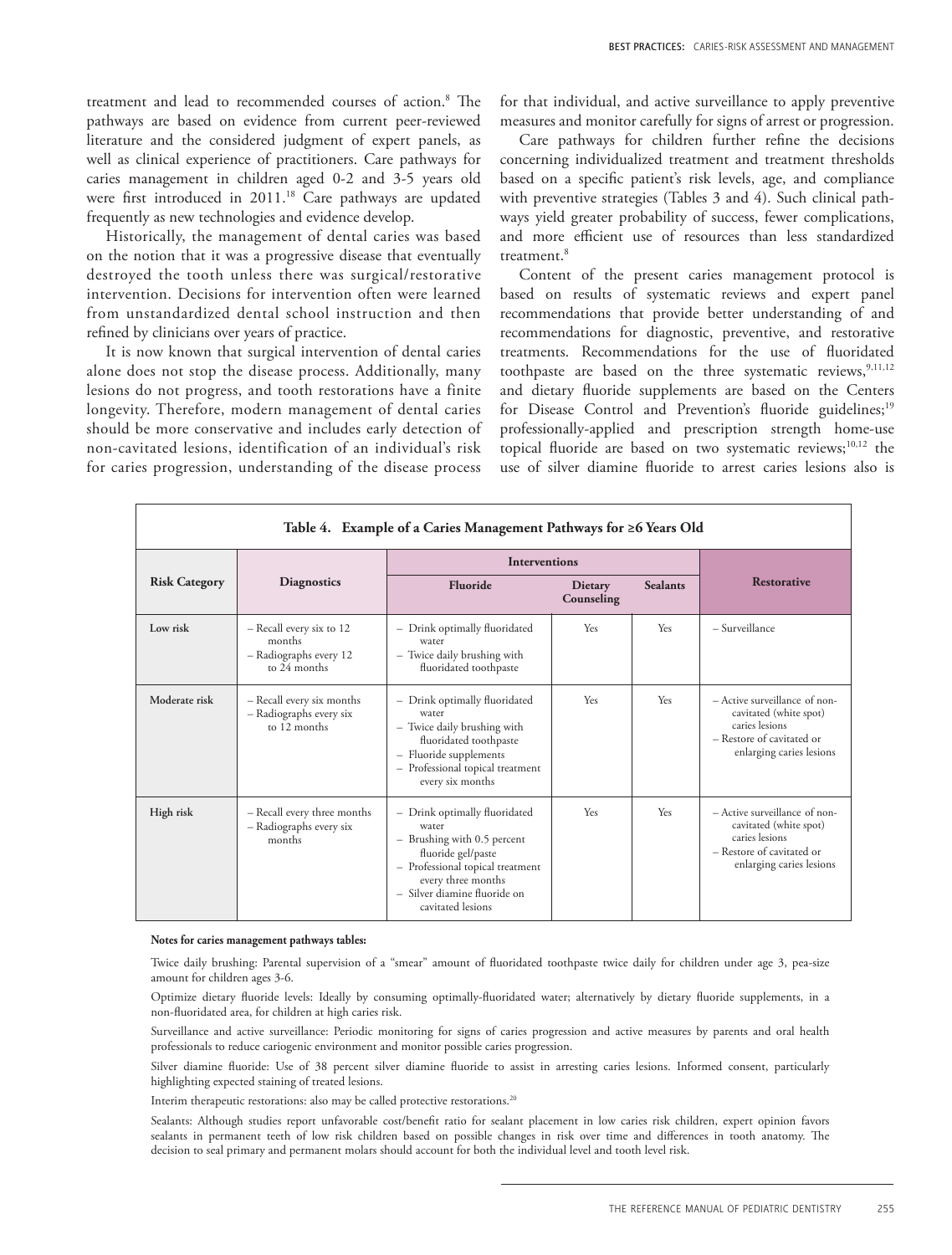based on two systematic reviews.<sup>13,14</sup> Radiographic diagnostic recommendations are based on the uniform guidelines from the three national organizations.7 Recommendations for pit and fissure sealants, especially regarding primary teeth, are based on the American Dental Association Council on Scientific Affairs' systematic review of the use of pit-and-fissure sealants.15 Dietary interventions are based on a systematic review of strategies to reduce sugar-sweetened beverages.<sup>16</sup> Caries risk is assessed at both the individual level and tooth level. Treatment of caries with interim therapeutic restorations is based on the American Academy of Pediatric Dentistry policy and recommended best practices.<sup>20,21</sup> Active surveillance (prevention therapies and close monitoring) of enamel lesions is based on the concept that treatment of disease may only be necessary if there is disease progression, $22$  and that caries can arrest without treatment.<sup>23</sup>

Other approaches to the assessment and treatment of dental caries will emerge with time and, with evidence of effectiveness, may be included in future guidelines on cariesrisk assessment and care pathways.

### Recommendations

- 1. Dental caries-risk assessment, based on a child's age, social/ biological factors, protective factors, and clinical findings, should be a routine component of new and periodic examinations by oral health and medical providers.
- 2. While there is not enough information at present to have quantitative caries-risk assessment analyses, estimating children at low, moderate, and high caries risk by a preponderance of risk and protective factors will enable a more evidence-based approach to medical provider referrals, as well as establish periodicity and intensity of diagnostic, preventive, and restorative services.
- 3. Care pathways, based on a child's age and caries risk, provide health providers with criteria and protocols for determining the types and frequency of diagnostic, preventive, and restorative care for patient specific management of dental caries.

#### References

- 1. American Academy of Pediatric Dentistry. The use of a caries-risk assessment tool (CAT) for infants, children, and adolescents. Pediatr Dent 2002;24(7):15-7.
- 2. American Academy of Pediatric Dentistry. Caries-risk assessment and management for infants, children, and adolescents. Pediatr Dent 2014;36(special issue):127-34.
- 3. American Dental Association. Guidance on caries risk assessment in children, June 2018. Available at: "https:// www.ada.org/~/media/ADA/DQA/CRA\_Report.pdf?la=en". Accessed February 12, 2019. (Archived by WebCite® at: "http://www.webcitation.org/768BDwVDc")
- 4. Fontana M. The clinical, environmental, and behavioral factors that foster early childhood caries: Evidence for caries risk assessment. Pediatr Dent 2015;37(3):217-25.
- 5. Cagetti MG, Bonta G, Cocco F, Lingstrom P, Strohmenger L, Campus G. Are standardized caries risk assessment models effective in assessing actual caries status and future caries increment? A systematic review. BMC Oral Health 2018;18(1):123.
- 6. Moyer V. Prevention of dental caries in children from birth through age 5 years: U.S. Preventive Services Task Force recommendation statement. Pediatrics 2014;133(6): 1102-10.
- 7. Food and Drug Administration, American Dental Association, Department of Health and Human Services. Dental radiographic examinations for patient selection and limiting radiation exposure, 2012. Available at: "https://www.ada.org/~/media/ADA/Member%20Center/ FIles/Dental\_Radiographic\_Examinations\_2012.pdf ". Accessed February 12, 2019. (Archived by WebCite® at: "http://www.webcitation.org/768BXNww3")
- 8. Rotter T, Kinsman L, James E, et al. The effects of clinical pathways on professional practice, patient outcomes, length of stay, and hospital costs: Cochrane systematic review and meta-analysis. Eval Health Prof 2012;35(1): 3-27.
- 9. Santos APP, Nadanovsky P, Oliveira BH. A systematic review and meta-analysis of the effects of fluoride toothpaste on the prevention of dental caries in the primary dentition of preschool children. Community Dent Oral Epidemiol 2013;41(1):1-12.
- 10. Weyant RJ, Tracy SL, Anselmo T, et al. Topical fluoride for caries prevention: Executive summary of the updated clinical recommendations and supporting systematic review. J Am Dent Assoc 2013;144(11):1279-91.
- 11. Wright JT, Hanson N, Ristic H, et al. Fluoride toothpaste efficacy and safety in children younger than 6 years. J Am Dent Assoc 2014;145(2):182-9.
- 12. Scottish Intercollegiate Guidelines Network: SIGN 138: Dental interventions to prevent caries in children, March 2014. Available at: "https://www.sign.ac.uk/assets/sign 138.pdf". Accessed February 12, 2019. (Archived by WebCite® at: "http://www.webcitation.org/768Bl4pgr")
- 13. Crystal YO, Marghalani AA, Ureles SD, et al. Use of silver diamine fluoride for dental caries management in children and adolescents, including those with special health care needs. Pediatr Dent 2017;39(5):135-45.
- 14. Slayton R, Araujo M, Guzman-Armstrong S, et al. Evidence-based clinical practice guideline for nonrestorative management of dental caries. J Am Dent Assoc 2018;149(10):837-49.
- 15. Wright JT, Crall JJ, Fontana M, et al. Evidence-based clinical practice guideline for the use of pit-and-fissure sealants. American Academy of Pediatric Dentistry, American Dental Association. Pediatr Dent 2016;38(5): E120-E36.